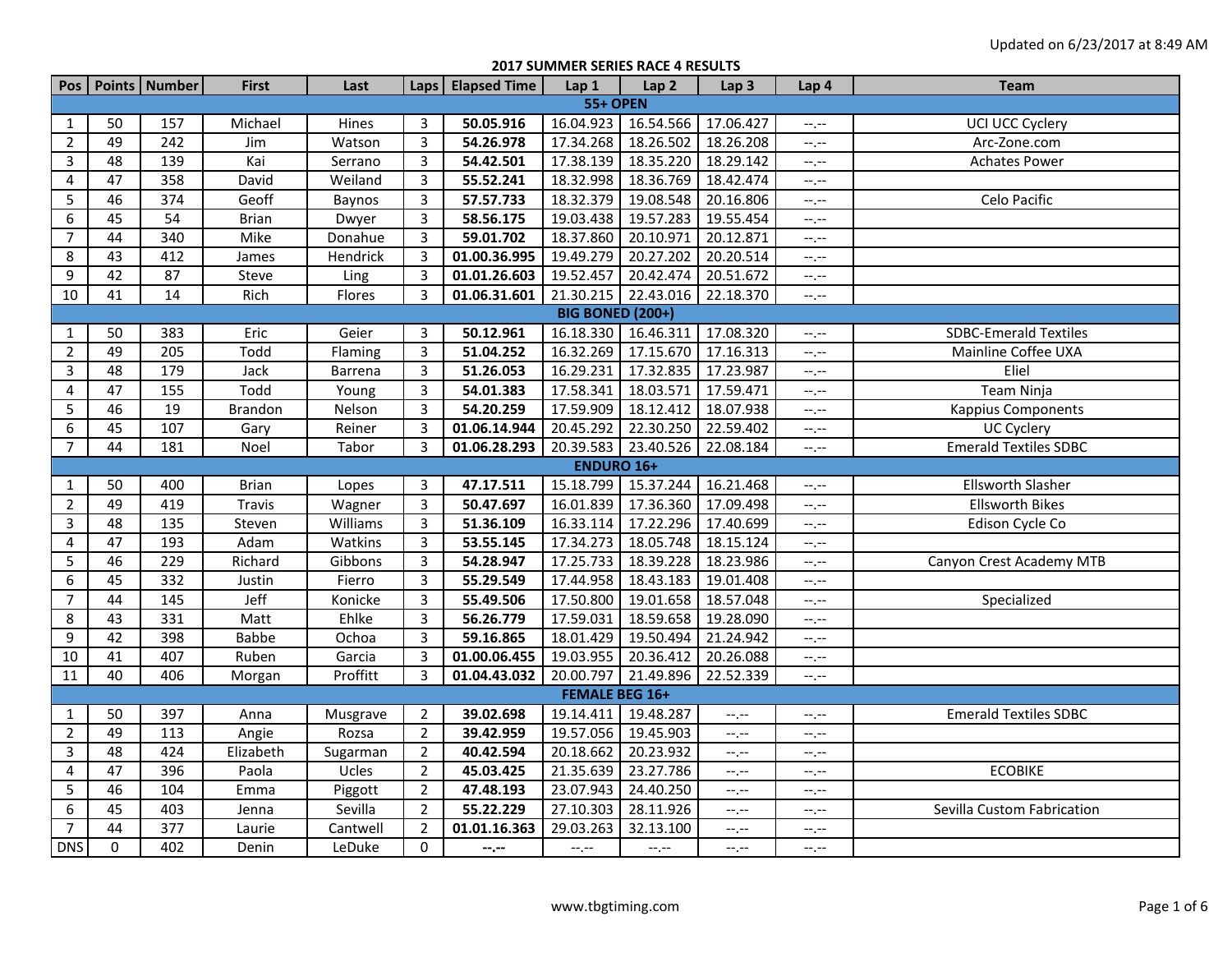## **2017 SUMMER SERIES RACE 4 RESULTS**

|                |                       | Pos   Points   Number | <b>First</b> | Last          | Laps           | <b>Elapsed Time</b> | Lap 1                 | Lap <sub>2</sub>    | Lap <sub>3</sub> | Lap 4                                     | <b>Team</b>                         |  |  |  |
|----------------|-----------------------|-----------------------|--------------|---------------|----------------|---------------------|-----------------------|---------------------|------------------|-------------------------------------------|-------------------------------------|--|--|--|
|                | <b>FEMALE EXP 16+</b> |                       |              |               |                |                     |                       |                     |                  |                                           |                                     |  |  |  |
| 1              | 50                    | 21                    | Monica       | Taylor        | 3              | 55.36.360           | 18.05.009             | 18.45.380           | 18.45.971        | $--, --$                                  | <b>UCC-JW Floors Racing</b>         |  |  |  |
| $\overline{2}$ | 49                    | 303                   | Sharon       | <b>Brouha</b> | 3              | 01.05.21.401        | 20.27.609             | 22.06.755           | 22.47.037        | $-1$ , $-1$                               | <b>Brouha Derma</b>                 |  |  |  |
| 3              | 48                    | 128                   | McKenzie     | Steiner       | 3              | 01.06.09.193        | 17.30.291             | 31.09.935           | 17.28.967        | $-1, -1$                                  | Swamis Junior Develpoment           |  |  |  |
|                | <b>FEMALE SPT 16+</b> |                       |              |               |                |                     |                       |                     |                  |                                           |                                     |  |  |  |
| 1              | 50                    | 122                   | Ana          | Silva         | $\overline{2}$ | 35.27.324           | 17.31.971             | 17.55.353           | $-1, -1$         | $-1, -1$                                  |                                     |  |  |  |
| $\overline{2}$ | 49                    | 27                    | Melinda      | Johnson       | $\overline{2}$ | 36.38.182           | 18.21.013             | 18.17.169           | $-1 - 1 - 1 = 0$ | $-1$ , $-1$                               | Eliel Factory Team-CAF Cycling Club |  |  |  |
| 3              | 48                    | 174                   | Shea         | McNanie       | $\overline{2}$ | 37.05.079           | 18.15.245             | 18.49.834           | $-1, -1$         | $-1, -1$                                  | Halo Headbands                      |  |  |  |
| 4              | 47                    | 60                    | Julia        | Gibbons       | $\overline{2}$ | 40.00.937           | 18.14.062             | 21.46.875           | $-1, -1$         | $-1, -1$                                  | <b>CCA MTB</b>                      |  |  |  |
| 5              | 46                    | 388                   | Kim          | Jaya          | $\overline{2}$ | 41.21.802           | 20.18.520             | 21.03.282           | $-1 - 1 - 1 = 0$ | $-1$ , $-1$                               |                                     |  |  |  |
|                | <b>MALE BEG 16-24</b> |                       |              |               |                |                     |                       |                     |                  |                                           |                                     |  |  |  |
| 1              | 50                    | 30                    | Luke         | Kimball       | $\overline{2}$ | 38.11.441           | 18.27.138             | 19.44.303           | $-1$ , $-1$      | $-1$ , $-1$                               |                                     |  |  |  |
| $\overline{2}$ | 49                    | 250                   | Chance       | Goodman       | $\overline{2}$ | 45.14.061           | 21.59.877             | 23.14.184           | $-1 - 1 - 1 = 0$ | $-1$ , $-1$                               | Quick n Dirty                       |  |  |  |
| 3              | 48                    | 233                   | Alex         | King          | $\overline{2}$ | 45.44.585           |                       | 22.06.718 23.37.867 | $-1, -1$         | $-1. -1$                                  |                                     |  |  |  |
|                |                       |                       |              |               |                |                     | <b>MALE BEG 25-36</b> |                     |                  |                                           |                                     |  |  |  |
| 1              | 50                    | 166                   | Drew         | Ceccato       | $\overline{2}$ | 33.49.751           | 16.56.891             | 16.52.860           | $-1, -1$         | $-1 - 1 - 1 = 0$                          | <b>SDBC Emerald Textiles</b>        |  |  |  |
| $\overline{2}$ | 49                    | 102                   | Timothy      | OLeary        | $\overline{2}$ | 36.59.109           | 18.35.184             | 18.23.925           | $-1 - 1 - 1 = 0$ | $-1, -1$                                  | Velo Hangar                         |  |  |  |
| 3              | 48                    | 236                   | Michael      | Oviedo        | $\overline{2}$ | 37.22.351           | 18.33.562             | 18.48.789           | $-1$ , $-1$      | $-1$ , $-1$                               | <b>Achates Power</b>                |  |  |  |
| 4              | 47                    | 43                    | Alejandro    | Castro        | $\overline{2}$ | 37.34.480           | 18.18.383             | 19.16.097           | $-1, -1$         | $-1, -1$                                  |                                     |  |  |  |
| 5              | 46                    | 373                   | Justin       | Simon         | $\overline{2}$ | 38.45.593           | 19.09.044             | 19.36.549           | $-1, -1$         | $-1, -1$                                  |                                     |  |  |  |
| 6              | 45                    | 304                   | Sean         | Carter        | $\overline{2}$ | 39.25.103           | 19.34.359             | 19.50.744           | $-1$ .           | $-1 - 1 - 1 = 0$                          |                                     |  |  |  |
| 7              | 44                    | 176                   | Juan         | Gonzalez      | $\overline{2}$ | 40.10.539           | 19.50.713             | 20.19.826           | $-1 - 1 - 1 = 0$ | $\left\langle \cdots,\cdots\right\rangle$ |                                     |  |  |  |
| 8              | 43                    | 111                   | Javier       | Rodriguez     | $\overline{2}$ | 41.24.687           | 20.14.883             | 21.09.804           | $-1, -1$         | $-1, -1$                                  |                                     |  |  |  |
| 9              | 42                    | 266                   | Jedidiah     | Rodriguez     | $\overline{2}$ | 42.01.871           | 20.36.409             | 21.25.462           | $-1, -1$         | $-1, -1$                                  | Fly Fluid Focus                     |  |  |  |
| 10             | 41                    | 378                   | Cory         | McCluskey     | $\overline{2}$ | 43.02.721           | 20.59.813             | 22.02.908           | --.--            | --.--                                     |                                     |  |  |  |
| 11             | 40                    | 41                    | Travis       | <b>Brock</b>  | $\overline{2}$ | 44.25.588           | 21.18.822             | 23.06.766           | --.--            | --.--                                     | Jax Cycles Murrieta CA              |  |  |  |
| 12             | 39                    | 267                   | Rene         | Leyva         | $\overline{2}$ | 46.11.711           | 22.44.766             | 23.26.945           | $-1 - 1 - 1 = 0$ | $-1, -1$                                  | Spinergy                            |  |  |  |
| 13             | 38                    | 119                   | Ricardo      | Sevilla       | $\overline{2}$ | 46.36.687           | 22.40.935             | 23.55.752           | $-1 - 1 - 1 = 0$ | $-1$ , $-1$                               | Sevilla Custom Fabrication          |  |  |  |
| 14             | 37                    | 394                   | Kyle         | Grosse        | $\overline{2}$ | 46.38.451           | 22.44.000             | 23.54.451           | $-1, -1$         | $-1, -1$                                  |                                     |  |  |  |
| <b>DNF</b>     | $\Omega$              | 64                    | Paul         | Greco         | $\mathbf{1}$   | 24.52.488           | 24.52.488             | $-1, -1$            | $-1, -1$         | $-1, -1$                                  |                                     |  |  |  |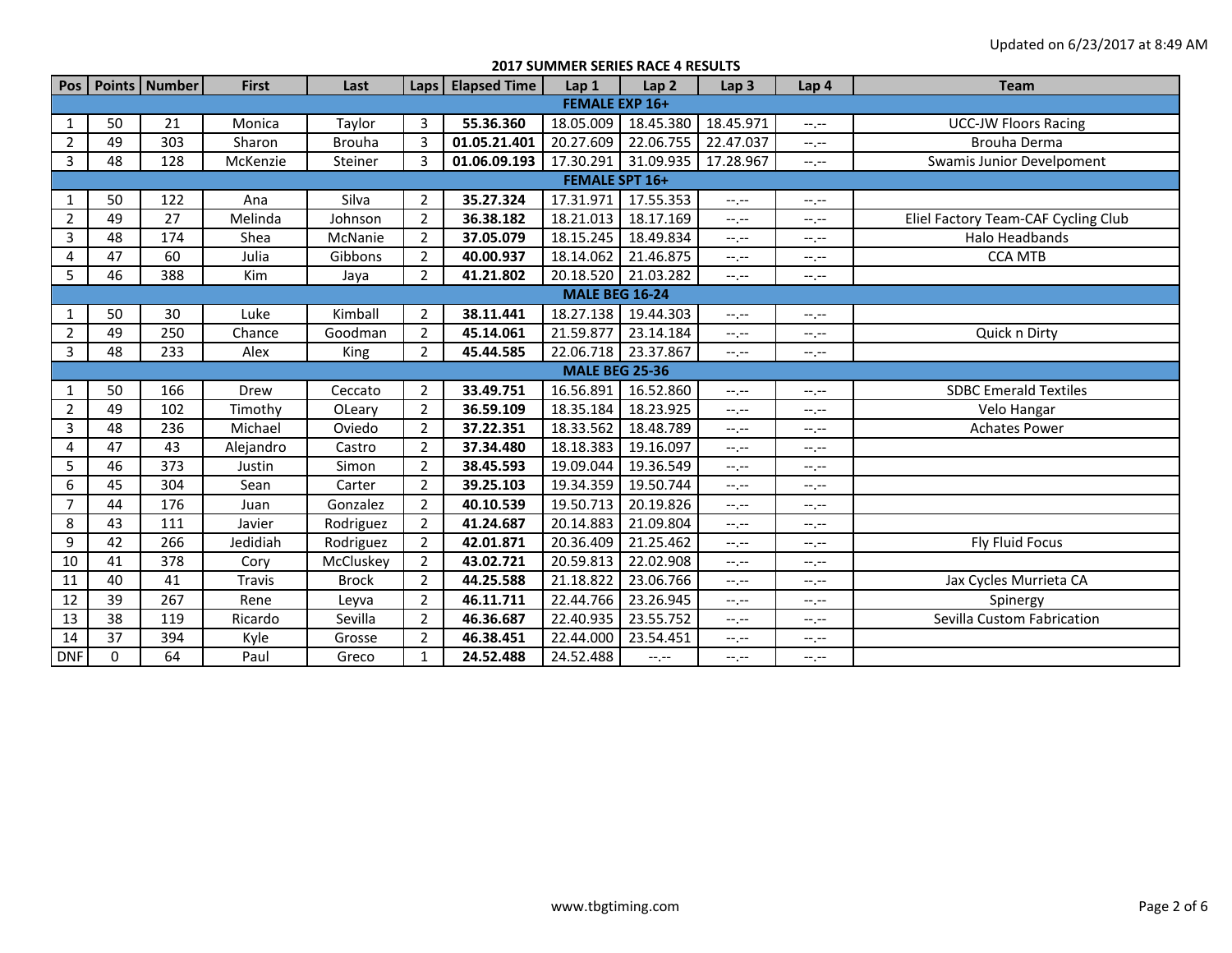**2017 SUMMER SERIES RACE 4 RESULTS**

|                |                       | Pos   Points   Number | <b>First</b>   | Last          |                | Laps   Elapsed Time | Lap 1        | Lap 2     | Lap <sub>3</sub>            | Lap 4                       | <b>Team</b>                             |  |  |
|----------------|-----------------------|-----------------------|----------------|---------------|----------------|---------------------|--------------|-----------|-----------------------------|-----------------------------|-----------------------------------------|--|--|
|                | <b>MALE BEG 37-48</b> |                       |                |               |                |                     |              |           |                             |                             |                                         |  |  |
| 1              | 50                    | 25                    | Gary           | Ginter        | $\overline{2}$ | 35.05.356           | 17.20.311    | 17.45.045 | $-1$                        | --,--                       |                                         |  |  |
| $\overline{2}$ | 49                    | 24                    | Joseph         | de la Cruz    | $\overline{2}$ | 35.22.752           | 17.22.181    | 18.00.571 | $-1, -1$                    | --,--                       |                                         |  |  |
| 3              | 48                    | 200                   | Steven         | Tom           | $\overline{2}$ | 39.08.162           | 19.08.521    | 19.59.641 | $-1, -1$                    | $-1$ . $-1$                 |                                         |  |  |
| 4              | 47                    | 83                    | Paul           | Lehmann       | $\overline{2}$ | 39.09.534           | 19.12.371    | 19.57.163 | $-1$                        | --,--                       |                                         |  |  |
| 5              | 46                    | 354                   | John           | Stenton       | $\overline{2}$ | 39.29.607           | 19.11.321    | 20.18.286 | $-1$ . $-1$                 | $-1$                        | Ninja                                   |  |  |
| 6              | 45                    | 180                   | Joey           | Yates         | $\overline{2}$ | 40.15.948           | 19.39.908    | 20.36.040 | $-1, -1$                    | $-1$ , $-1$                 |                                         |  |  |
| $\overline{7}$ | 44                    | 33                    | Jeffrey        | Winckler      | $\overline{2}$ | 40.24.053           | 20.02.473    | 20.21.580 | $\leftarrow$ , $\leftarrow$ | --,--                       |                                         |  |  |
| 8              | 43                    | 336                   | Jason          | Smith         | $\overline{2}$ | 40.41.159           | 19.23.355    | 21.17.804 | $-1, -1$                    | --,--                       |                                         |  |  |
| 9              | 42                    | 421                   | Michael        | Yep           | $\overline{2}$ | 40.47.875           | 20.51.573    | 19.56.302 | $-1$                        | $-1$ , $-1$                 |                                         |  |  |
| 10             | 41                    | $\overline{77}$       | Jesse          | Jordan        | $\overline{2}$ | 41.02.539           | 20.28.063    | 20.34.476 | $-1, -1$                    | $-1$ . $-1$                 |                                         |  |  |
| 11             | 40                    | 380                   | Dylan          | Harvey        | $\overline{2}$ | 42.08.374           | 20.15.511    | 21.52.863 | $-1$                        | --,--                       |                                         |  |  |
| 12             | $\overline{39}$       | 18                    | John           | Moatsos       | $\overline{2}$ | 42.15.733           | 20.37.815    | 21.37.918 | $-1, -1$                    | --,--                       |                                         |  |  |
| 13             | $\overline{38}$       | 144                   | Jesse          | Carlson       | $\overline{2}$ | 43.00.160           | 20.31.521    | 22.28.639 | $-1, -1$                    | $-1$ , $-1$                 |                                         |  |  |
| 14             | 37                    | 17                    | <b>MICHAEL</b> | <b>MACARE</b> | $\overline{2}$ | 43.19.259           | 19.07.055    | 24.12.204 | $\leftarrow$ , $\leftarrow$ | --,--                       | <b>Bicycle Warehouse</b>                |  |  |
| 15             | $\overline{36}$       | 170                   | Jeremiah       | Dean          | $\overline{2}$ | 43.31.086           | 19.40.629    | 23.50.457 | $-1$                        | --.--                       | <b>Bike Vault Bike Shop</b>             |  |  |
| 16             | $\overline{35}$       | 399                   | Chip           | Livingston    | $\overline{2}$ | 45.16.083           | 21.59.321    | 23.16.762 | $-1, -1$                    | --,--                       |                                         |  |  |
| 17             | 34                    | 401                   | Kevin          | Easterly      | $\overline{2}$ | 47.41.478           | 22.59.229    | 24.42.249 | $-1, -1$                    | $-1$ . $-1$                 |                                         |  |  |
| 18             | $\overline{33}$       | $\overline{224}$      | <b>Tavares</b> | Forby         | $\overline{2}$ | 47.58.945           | 22.31.481    | 25.27.464 | $-1, -1$                    | --,--                       |                                         |  |  |
| 19             | 32                    | 381                   | Ryan           | Maloney       | $\overline{2}$ | 48.20.911           | 23.17.655    | 25.03.256 | $-1, -1$                    | $-1$                        | Team Fumando                            |  |  |
| 20             | 31                    | 379                   | Noble          | Aeschbacher   | $\overline{2}$ | 58.51.121           | 35.01.635    | 23.49.486 | $-1, -1$                    | $-1$ . $-1$                 |                                         |  |  |
| <b>DNF</b>     | $\mathbf 0$           | 341                   | Israel         | Hernandez     | $\mathbf{1}$   | 19.13.819           | 19.13.819    | --,--     | $\leftarrow$ , $\leftarrow$ | $-1$ , $-1$                 |                                         |  |  |
| <b>DNS</b>     | 0                     | 13                    | Mason          | Ferratt       | $\pmb{0}$      | $- - - - -$         | $-$ , $-$    | --.--     | $-1 - 1 - 1 = 0$            | $-1$ . $-1$                 |                                         |  |  |
|                |                       |                       |                |               |                |                     | MALE BEG 49+ |           |                             |                             |                                         |  |  |
| $\mathbf{1}$   | 50                    | 141                   | Fabian         | Grassini      | 2              | 36.09.732           | 17.37.323    | 18.32.409 | --.--                       | --.--                       | <b>Psycle Paths</b>                     |  |  |
| $\overline{2}$ | 49                    | 20                    | Gerardo        | Sanchez       | $\overline{2}$ | 36.44.253           | 17.43.771    | 19.00.482 | $-1$                        | $-1$ . $-1$                 |                                         |  |  |
| 3              | 48                    | 138                   | Rusty          | Zielinski     | $\overline{2}$ | 36.51.961           | 18.22.261    | 18.29.700 | $-1$                        | --,--                       |                                         |  |  |
| 4              | 47                    | 338                   | Craig          | Canoy         | $\overline{2}$ | 37.18.273           | 18.14.983    | 19.03.290 | $-1$                        | $-1$ . $-1$                 | 211 Bikes                               |  |  |
| 5              | 46                    | 134                   | Matt           | Wallace       | $\overline{2}$ | 37.28.160           | 18.48.630    | 18.39.530 | $\leftarrow$ , $\leftarrow$ | --,--                       |                                         |  |  |
| 6              | 45                    | 255                   | <b>Brian</b>   | Kooiman       | $\overline{2}$ | 38.21.320           | 19.07.630    | 19.13.690 | $-1$ . $-1$                 | --.--                       | <b>Union Sport</b>                      |  |  |
| $\overline{7}$ | 44                    | 227                   | Eric           | Philippart    | $\overline{2}$ | 38.35.941           | 19.03.519    | 19.32.422 | $-1, -1$                    | $-1$ . $-1$                 | Team Bike Medic Plus by James Patterson |  |  |
| 8              | 43                    | 248                   | Luis           | Vizcarra      | $\overline{2}$ | 38.48.139           | 19.14.344    | 19.33.795 | $-1$                        | --,--                       | Pajaro                                  |  |  |
| 9              | 42                    | 93                    | John           | McManus       | $\overline{2}$ | 39.42.861           | 19.24.610    | 20.18.251 | $-1$ .                      | $\leftarrow$ , $\leftarrow$ |                                         |  |  |
| 10             | 41                    | 318                   | Mario          | Balcom        | $\overline{2}$ | 39.59.359           | 19.33.239    | 20.26.120 | $-1, -1$                    | --,--                       |                                         |  |  |
| 11             | 40                    | 382                   | aby            | nazario       | $\overline{2}$ | 41.36.471           | 20.15.878    | 21.20.593 | $-1$                        | --,--                       | AchatesPower                            |  |  |
| 12             | 39                    | 132                   | Ken            | Velarde       | $\overline{2}$ | 43.04.437           | 20.59.126    | 22.05.311 | $\leftarrow$ , $\leftarrow$ | --,--                       | Linked Cycling                          |  |  |
| 13             | 38                    | 74                    | David          | Jacobs        | $\overline{2}$ | 44.07.209           | 21.44.149    | 22.23.060 | $-1$                        | --,--                       |                                         |  |  |
| 14             | 37                    | 59                    | Tyler          | Gabriel       | $\overline{2}$ | 47.55.020           | 23.29.161    | 24.25.859 | $-1, -1$                    | $-1$ . $-1$                 | PQ Premier Cycling Team                 |  |  |
| <b>DNF</b>     | $\mathbf{0}$          | 254                   | Kent           | Musgrave      | 0              | --.--               | $-1, -1$     | --,--     | $-1$                        | --,--                       |                                         |  |  |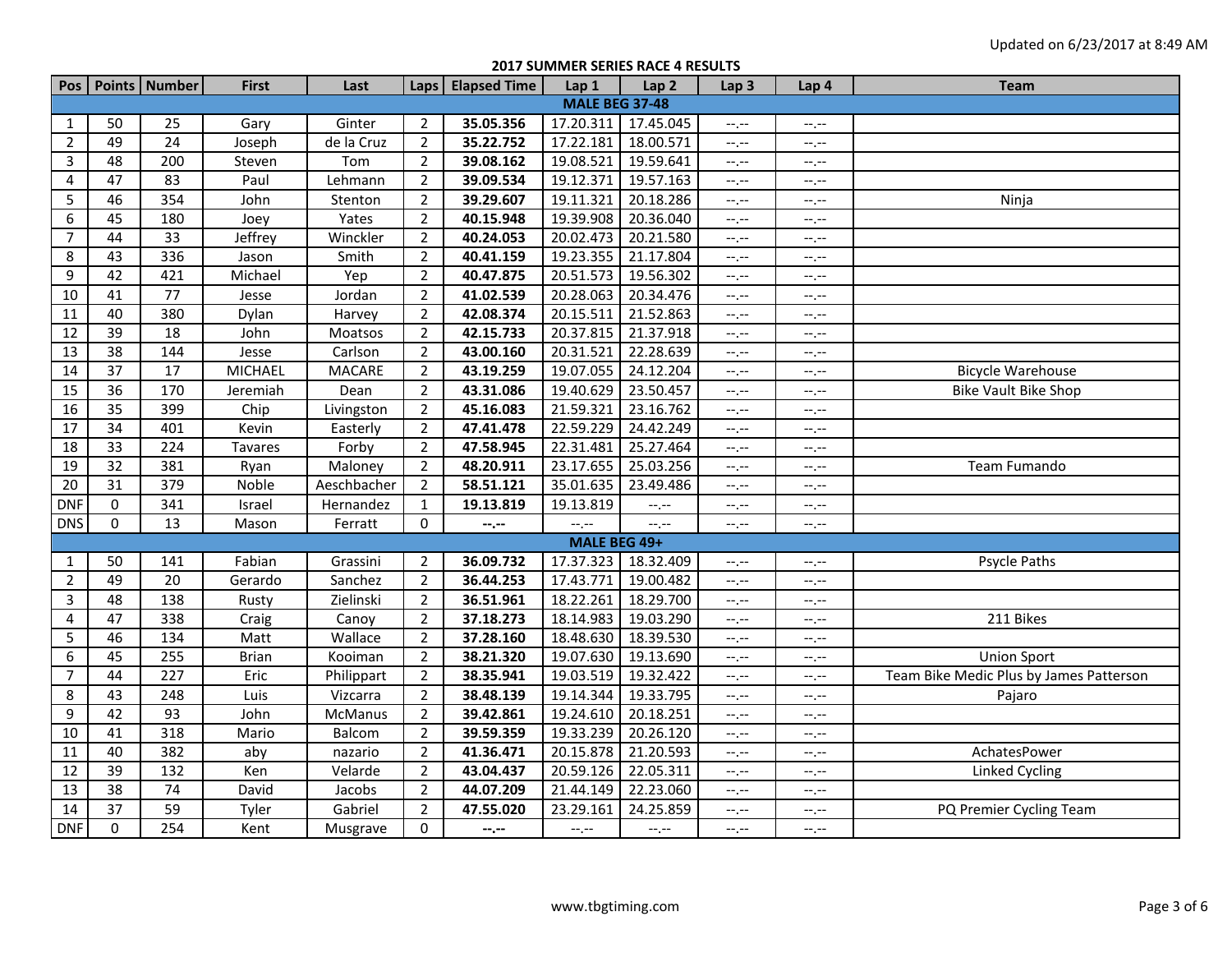**2017 SUMMER SERIES RACE 4 RESULTS**

|                       |                       | Pos   Points   Number | First        | Last            |                | Laps   Elapsed Time | Lap 1                 | Lap <sub>2</sub>                  | Lap <sub>3</sub> | Lap 4       | <b>Team</b>                       |  |
|-----------------------|-----------------------|-----------------------|--------------|-----------------|----------------|---------------------|-----------------------|-----------------------------------|------------------|-------------|-----------------------------------|--|
| <b>MALE EXP 16-24</b> |                       |                       |              |                 |                |                     |                       |                                   |                  |             |                                   |  |
| $\mathbf{1}$          | 50                    | 366                   | Richardo     | <b>Banuelos</b> | 4              | 58.32.661           | 14.25.326             | 14.37.513 14.53.804               |                  | 14.36.018   | Cycleworld TJ                     |  |
| $\overline{2}$        | 49                    | 178                   | Jaron        | Cappos          | $\overline{4}$ | 01.00.11.103        | 14.26.363             | 14.58.142                         | 15.40.757        | 15.05.841   |                                   |  |
| 3                     | 48                    | 164                   | Marco        | Burgoin         | $\overline{4}$ | 01.00.26.011        | 14.36.339             | 15.16.090                         | 15.28.816        | 15.04.766   | XC Baja                           |  |
| $\overline{4}$        | 47                    | 234                   | Brody        | McDonald        | 4              | 01.01.25.696        | 14.27.261             | 15.25.208                         | 15.29.696        | 16.03.531   | Celo Pacific                      |  |
| 5                     | 46                    | 190                   | Payton       | <b>Dugas</b>    | $\overline{4}$ | 01.02.18.239        | 15.06.937             | 15.07.482                         | 15.49.438        | 16.14.382   | <b>Union Sport</b>                |  |
| 6                     | 45                    | 385                   | Cade         | Calonder        | 4              | 01.02.49.809        | 15.18.888             | 15.47.732                         | 15.56.830        | 15.46.359   |                                   |  |
| $\overline{7}$        | 44                    | 405                   | Jonah        | Sanchez         | 4              | 01.04.20.521        | 15.05.161             | 15.48.451                         | 15.54.397        | 17.32.512   | SoCal Devo                        |  |
| 8                     | 43                    | 386                   | Sergio       | Garza           | $\overline{4}$ | 01.12.30.440        | 16.50.441             | 17.42.884                         | 18.16.976        | 19.40.139   |                                   |  |
| <b>DNF</b>            | 0                     | 384                   | Sammy        | Bello           | $\overline{2}$ | 33.05.491           | 15.52.013             | 17.13.478                         | $-1, -1$         | $-1$        |                                   |  |
| <b>MALE EXP 25-36</b> |                       |                       |              |                 |                |                     |                       |                                   |                  |             |                                   |  |
| $\mathbf{1}$          | 50                    | 413                   | Jesus        | Topete Jr       | 4              | 01.00.00.993        | 14.45.749             | 15.04.870                         | 15.12.960        | 14.57.414   | UC Cyclery JW Floors              |  |
| $\overline{2}$        | 49                    | 175                   | Christopher  | Besaw           | 4              | 01.00.20.059        | 14.27.901             | 15.24.046                         | 15.29.857        | 14.58.255   |                                   |  |
| $\overline{3}$        | 48                    | 99                    | Craig        | Northway        | 4              | 01.01.19.824        | 14.28.890             | 15.23.247                         | 15.28.640        | 15.59.047   |                                   |  |
| 4                     | 47                    | 110                   | Jared        | Rios            | 4              | 01.02.46.071        | 14.54.579             | 15.47.732                         | 16.21.667        | 15.42.093   |                                   |  |
| 5                     | 46                    | 32                    | Jake         | Oswald          | 4              | 01.04.22.591        | 15.09.451             | 16.10.978                         | 16.47.113        | 16.15.049   |                                   |  |
| <b>DNF</b>            | 0                     | 84                    | Kevin        | Lentz           | $\overline{2}$ | 31.02.548           | 14.26.693             | 16.35.855                         | $-1, -1$         | $-1$        | TASCO MTB                         |  |
|                       | <b>MALE EXP 37-48</b> |                       |              |                 |                |                     |                       |                                   |                  |             |                                   |  |
| $\mathbf{1}$          | 50                    | 260                   | Eric         | Wilson          | 4              | 58.50.849           | 14.25.539             | 14.37.756                         | 14.52.458        | 14.55.096   | Ride Purely Dental                |  |
| $\overline{2}$        | 49                    | 49                    | Ryan         | Dahl            | $\overline{4}$ | 59.02.062           | 14.24.914             | 14.38.176                         | 14.54.136        | 15.04.836   | <b>WEND Bike</b>                  |  |
| 3                     | 48                    | 414                   | Cesar        | Mora            | 4              | 01.00.14.920        | 14.45.725             | 15.05.976                         | 15.13.079        | 15.10.140   | <b>Stonehaus Trek</b>             |  |
| $\overline{4}$        | 47                    | 342                   | Adam         | Mills           | 4              | 01.01.25.429        | 15.14.823             | 15.16.368                         | 15.30.534        | 15.23.704   | Source Endurance                  |  |
| 5                     | 46                    | 123                   | Noah         | Slack           | 4              | 01.01.47.455        | 15.05.425             | 15.24.374                         | 15.33.522        | 15.44.134   |                                   |  |
| 6                     | 45                    | 253                   | Jake         | <b>Elkins</b>   | $\overline{4}$ | 01.02.25.021        | 14.53.031             | 15.59.839                         | 15.42.869        | 15.49.282   |                                   |  |
| $\overline{7}$        | 44                    | 302                   | <b>Brook</b> | <b>Brouha</b>   | 4              | 01.05.09.051        | 15.57.131             | 16.25.871                         | 16.28.179        | 16.17.870   | BrouhaDerma.com                   |  |
| 8                     | 43                    | 408                   | Karl         | Bordine         | $\overline{4}$ | 01.05.35.715        | 16.31.609             | 16.15.286                         | 16.25.636        | 16.23.184   | Monster Media                     |  |
| 9                     | 42                    | 231                   | Bryan        | Taylor          | 4              | 01.07.31.577        | 16.32.893             | 16.51.554                         | 16.44.436        | 17.22.694   | <b>UCC-JW Floors racing</b>       |  |
| $10\,$                | 41                    | 423                   | Shane        | Hamman          | 4              | 01.09.06.439        | 16.34.283             | 17.43.419                         | 17.28.082        | 17.20.655   |                                   |  |
| 11                    | 40                    | 350                   | Solomon      | Cantwell        | 4              | 01.12.41.186        | 16.49.714             | 18.41.257                         | 18.41.473        | 18.28.742   |                                   |  |
| MALE EXP 49+          |                       |                       |              |                 |                |                     |                       |                                   |                  |             |                                   |  |
| $\mathbf{1}$          | 50                    | 420                   | Emilio       | Cervantes       | 4              | 01.00.27.079        | 15.09.755             | 14.54.192                         | 15.15.907        | 15.07.225   |                                   |  |
| $\overline{2}$        | 49                    | 75                    | Jeff         | Jacobson        | $\overline{4}$ | 01.04.24.751        | 15.22.110             | 15.57.401                         | 16.36.970        | 16.28.270   | UC Cyclery - JW Floors            |  |
| 3                     | 48                    | 45                    | Rob          | Christman       | 4              | 01.05.07.126        | 15.57.944             | 16.25.380                         | 16.25.065        | 16.18.737   | Pro Cycling Warehouse             |  |
| 4                     | 47                    | 57                    | Greg         | Fenton          | 4              | 01.06.22.551        | 15.06.219             | 15.47.891                         | 18.29.761        | 16.58.680   | uccyclery J&W flooring            |  |
| 5                     | 46                    | 37                    | Steven       | <b>Bates</b>    | $\overline{4}$ | 01.07.15.509        | 15.58.981             | 16.42.998                         | 16.53.552        | 17.39.978   | San Diego Trek                    |  |
| <b>DNF</b>            | $\mathbf{0}$          | 395                   | Michael      | Sowinski        | $\mathbf 1$    | 16.27.280           | 16.27.280             | $-1$ . $-$                        | $-1$             | $-1$        | <b>Purely Dental Ride Cyclery</b> |  |
| <b>DNF</b>            | $\mathbf 0$           | 409                   | Pieter       | Van Rooyan      | 3              | 51.27.571           | 16.28.893             | 17.44.386                         | 17.14.292        | $-1$        |                                   |  |
| <b>DNF</b>            | $\mathbf 0$           | 411                   | John         | Arnold          | $\overline{3}$ | 43.28.612           | 15.06.502             | 15.51.882                         | 12.30.228        | $-1$        | Lunchbox Wax Brouha Derma         |  |
|                       |                       |                       |              |                 |                |                     | <b>MALE SPT 16-24</b> |                                   |                  |             |                                   |  |
| 1                     | 50                    | 28                    | Nico         | Johnson         | 3              | 49.03.424           | 15.48.478             | 16.46.000 16.28.946               |                  | $-1, -1$    | Torrey Pines High School          |  |
| $\overline{2}$        | 49                    | 127                   | Dylan        | Spain           | $\mathbf{3}$   | 49.03.444           |                       | 15.48.805   16.34.553   16.40.086 |                  | $-1$ , $-1$ | Temecula Valley Composite         |  |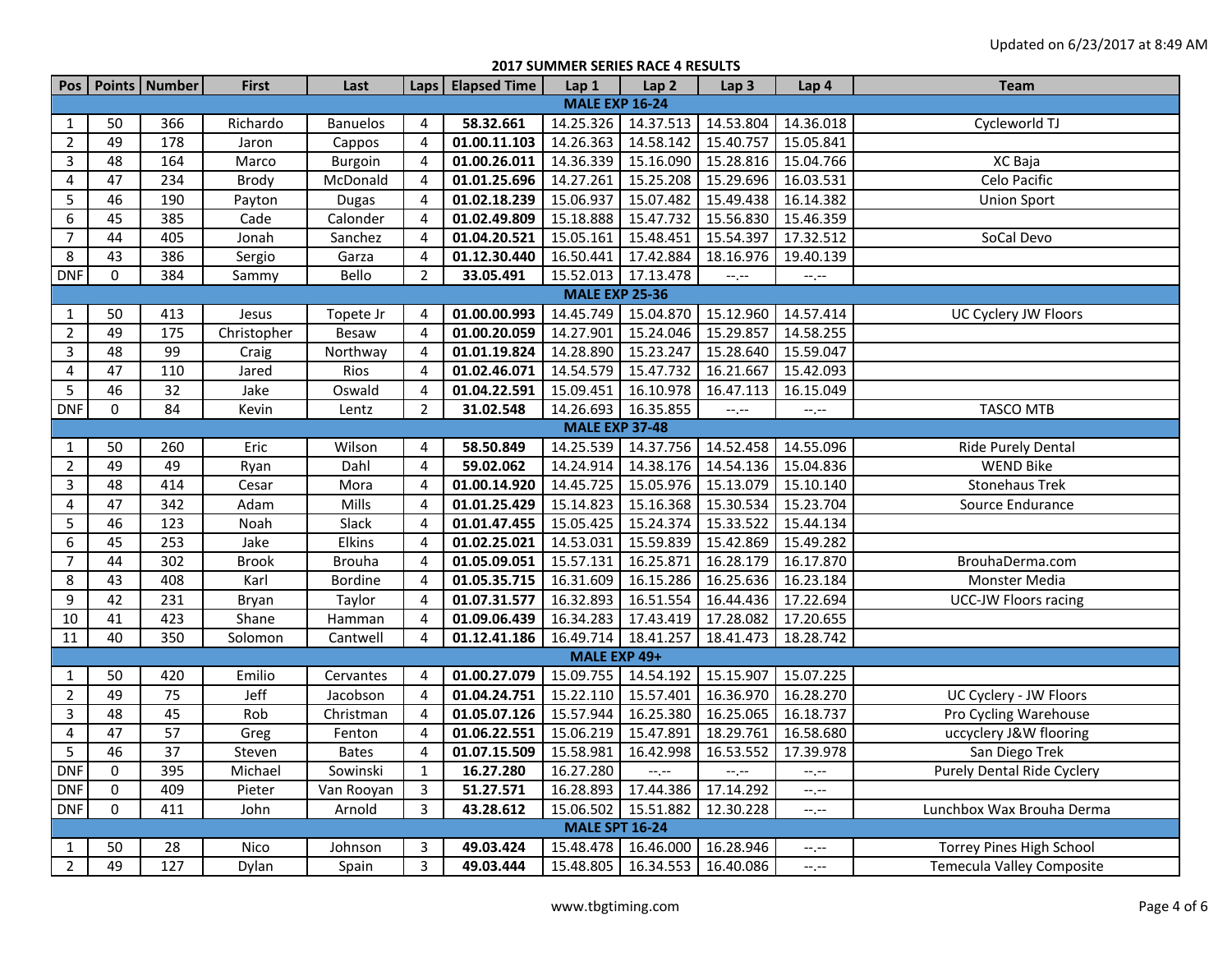**2017 SUMMER SERIES RACE 4 RESULTS**

|                                |                       | Pos   Points   Number | <b>First</b>          | Last            |                                  | Laps   Elapsed Time                                                                                    | Lap1                  | Lap <sub>2</sub>              | Lap <sub>3</sub>                                 | Lap 4                 | <b>Team</b>                                     |  |
|--------------------------------|-----------------------|-----------------------|-----------------------|-----------------|----------------------------------|--------------------------------------------------------------------------------------------------------|-----------------------|-------------------------------|--------------------------------------------------|-----------------------|-------------------------------------------------|--|
| <b>MALE SPT 25-36</b>          |                       |                       |                       |                 |                                  |                                                                                                        |                       |                               |                                                  |                       |                                                 |  |
| 1                              | 50                    | 140                   | Michael               | Camp            | 3                                | 47.13.845                                                                                              | 15.26.382             | 15.57.357                     | 15.50.106                                        | $-1, -1$              | Drive Real Estate                               |  |
| $\overline{2}$                 | 49                    | 389                   | Jorge Bayarhy         | Palafox         | 3                                | 48.32.121                                                                                              | 15.48.703             | 16.27.601                     | 16.15.817                                        | $-1, -1$              | Channel MTB- 2 Wheels Boutique                  |  |
| 3                              | 48                    | 189                   | German                | Verduzco        | 3                                | 48.56.601                                                                                              | 15.48.155             | 16.27.667                     | 16.40.779                                        | $-1, -1$              | <b>Solar Turbines Gorilas</b>                   |  |
| 4                              | 47                    | 219                   | Dan                   | Chown           | 3                                | 49.30.665                                                                                              | 15.58.111             | 16.43.712                     | 16.48.842                                        | $-1, -1$              |                                                 |  |
| 5                              | 46                    | 108                   | Trevor                | Reis            | 3                                | 51.35.571                                                                                              | 16.24.753             | 17.30.683                     | 17.40.135                                        | $-1, -1$              | Maxima Bike                                     |  |
| 6                              | 45                    | 11                    | Isaac                 | Custer          | 3                                | 52.34.581                                                                                              | 16.51.621             | 17.55.623                     | 17.47.337                                        | $-1, -1$              |                                                 |  |
| $\overline{7}$                 | 44                    | 15                    | Ronan                 | Harvey          | 3                                | 55.17.485                                                                                              | 17.43.183             | 18.49.018                     | 18.45.284                                        | $-1, -1$              | Thekingsheadtattoo                              |  |
|                                | <b>MALE SPT 37-48</b> |                       |                       |                 |                                  |                                                                                                        |                       |                               |                                                  |                       |                                                 |  |
| $\mathbf{1}$                   | 50                    | 52                    | Robert                | DeMaio          | 3                                | 47.13.739                                                                                              | 15.28.573             | 15.58.150                     | 15.47.016                                        | $-1, -1$              | Fitness Zone-NorthoftheBorder                   |  |
| $\overline{2}$                 | 49                    | 393                   | Josh                  | Easterly        | 3                                | 47.22.164                                                                                              | 15.28.009             | 15.58.550                     | 15.55.605                                        | $-1, -1$              |                                                 |  |
| $\mathbf{3}$                   | 48                    | 337                   | Luis                  | Juarez          | 3                                | 49.45.550                                                                                              | 15.55.174             | 16.19.333                     | 17.31.043                                        | $-1, -1$              | XC Baja                                         |  |
| 4                              | 47                    | 212                   | Ed                    | Price           | 3                                | 50.04.459                                                                                              | 15.47.709             | 17.09.014                     | 17.07.736                                        | $--, --$              | North of the Border                             |  |
| 5                              | 46                    | 273                   | Jamie                 | Staff           | 3                                | 50.07.586                                                                                              | 16.29.824             | 17.00.425                     | 16.37.337                                        | $-1, -1$              | SIS Wheelbuilder.com                            |  |
| 6                              | 45                    | 390                   | Maison                | Chen            | 3                                | 50.37.291                                                                                              | 16.44.366             | 17.10.885                     | 16.42.040                                        | $-1, -1$              |                                                 |  |
| $\overline{7}$                 | 44                    | 256                   | Tristan               | Gonzalez        | 3                                | 51.59.315                                                                                              | 17.00.565             | 17.16.576                     | 17.42.174                                        | $--, --$              |                                                 |  |
| 8                              | 43                    | 247                   | Shawn                 | Viola           | 3                                | 52.34.311                                                                                              | 16.43.995             | 17.54.370                     | 17.55.946                                        | $-1, -1$              |                                                 |  |
| $\boldsymbol{9}$               | 42                    | 153                   | Gilberto              | Cervantes       | 3                                | 53.25.641                                                                                              | 17.22.339             | 17.44.666                     | 18.18.636                                        | $-1, -1$              | XC Baja                                         |  |
| 10                             | 41                    | 171                   | Seth                  | Watson          | 3                                | 53.41.150                                                                                              | 17.20.801             | 17.57.002                     | 18.23.347                                        | $-1, -1$              | Purely Dental Encinitas Ride Cyclery            |  |
| 11                             | 40                    | 177                   | Eric                  | Herrerra        | 3                                | 01.01.24.531                                                                                           | 15.29.325 16.10.571   |                               | 29.44.635                                        | $-1, -1$              |                                                 |  |
|                                | MALE SPT 49+          |                       |                       |                 |                                  |                                                                                                        |                       |                               |                                                  |                       |                                                 |  |
| 1                              | 50                    | 278                   | Jose                  | Vigil           | 3                                | 50.12.094                                                                                              | 16.15.392             | 17.06.129                     | 16.50.573                                        | $-1, -1$              | Cast a Shadow                                   |  |
| $\overline{2}$                 | 49                    | 444                   | Blake                 | Weaver          | 3                                | 53.08.768                                                                                              | 17.06.804             | 17.58.536                     | 18.03.428                                        | $--, --$              |                                                 |  |
| 3                              | 48                    | 129                   | Derek                 | Steiner         | 3                                | 54.54.979                                                                                              | 17.05.244             | 18.21.525                     | 19.28.210                                        | $-1, -1$              | Adams Avenue                                    |  |
| 4                              | 47                    | 272                   | Paul                  | Thompson        | 3                                | 55.31.900                                                                                              | 17.45.753             | 18.59.887                     | 18.46.260                                        | $--, --$              |                                                 |  |
| 5                              | 46                    | 29                    | Mark                  | Johnson         | 3                                | 58.17.611                                                                                              | 19.07.471             | 19.17.639                     | 19.52.501                                        | $-1, -1$              |                                                 |  |
| 6                              | 45                    | 416                   | Ray                   | Adams           | 3                                | 59.05.301                                                                                              | 18.38.409             | 20.16.839                     | 20.10.053                                        | $--, --$              |                                                 |  |
| <b>DNF</b>                     | $\mathbf 0$           | 159                   | Scott                 | Monfort         | 1                                | 16.50.179                                                                                              | 16.50.179             | $-1, -1$                      | $-1, -1$                                         | $-1, -1$              |                                                 |  |
| <b>DNS</b>                     | $\mathbf 0$           | 23                    | Robert                | Bingham         | 0                                | --.--                                                                                                  | $-1, -1$              | $-1$                          | $-1 - 1 - 1 = 0$                                 | $--, --$              | Rapha Racing                                    |  |
|                                |                       |                       |                       |                 |                                  |                                                                                                        | MALE SUP SPT 16+      |                               |                                                  |                       |                                                 |  |
| $\mathbf{1}$                   | 50                    | 16                    | Brandon               | Kooiman         | 4                                | 01.04.42.549                                                                                           | 15.14.496 16.10.154   |                               | 16.45.080                                        | 16.32.819             | <b>Union Sport</b>                              |  |
| $\overline{2}$                 | 49<br>48              | 417                   | Michael               | Gould           | $\overline{4}$                   | 01.05.08.781                                                                                           | 15.57.623             | 16.27.350                     | 16.25.929                                        | 16.17.879             |                                                 |  |
| 3<br>4                         | 47                    | 243                   | Matthew               | Cerami          | $\overline{4}$<br>$\overline{4}$ | 01.05.42.879                                                                                           | 16.40.996             | 15.36.365                     | 16.37.424                                        | 16.48.094             | <b>Union Sport</b>                              |  |
|                                |                       | 321                   | Blake                 | Wray            |                                  | 01.05.57.351                                                                                           | 15.10.294             | 15.44.657                     | 16.49.457                                        | 18.12.943             | The Path Giant TLD TASCO                        |  |
| 5<br>$\,6\,$                   | 46<br>45              | 391<br>116            | Juan Diego<br>Shannon | Saffon<br>Scott | 4<br>$\overline{4}$              | $01.06.37.716$   15.49.303   16.50.112<br>01.07.58.109   16.29.465   16.57.374   17.09.324   17.21.946 |                       |                               | 17.05.288 16.53.013                              |                       | Mix Speed<br><b>CAL COAST BICYCLES</b>          |  |
| $\overline{7}$                 | 44                    |                       |                       |                 |                                  |                                                                                                        |                       |                               |                                                  |                       |                                                 |  |
|                                | 0                     | 12<br>404             | Thomas                | Esbeck          | 4<br>3                           | 01.08.49.022<br>01.00.01.672                                                                           | 19.27.381 20.14.477   |                               | 16.50.537   17.04.006   17.44.221  <br>20.19.814 | 17.10.258             | TASCO MTB - North of the Border<br>Celo Pacific |  |
| <b>DNF</b>                     | 0                     |                       | Juan                  | Aray            |                                  |                                                                                                        | 15.23.961   15.57.923 |                               |                                                  | $-1, -1$              |                                                 |  |
| DNF                            |                       | 415                   | Jose                  | Velez           | 2                                | 31.21.884                                                                                              | <b>MASOCHIST (SS)</b> |                               | $-1, -1$                                         | $-1, -1$              | Biciterra                                       |  |
|                                | 50                    | 150                   | Marc                  | Engelhardt      | 3                                | 48.19.339                                                                                              |                       | 15.48.811 16.12.918 16.17.610 |                                                  |                       | <b>TASCO MTB</b>                                |  |
| $\mathbf{1}$<br>$\overline{2}$ | 49                    | 372                   |                       |                 | 3                                | 01.08.07.596                                                                                           |                       |                               | 28.06.651 20.08.340 19.52.605                    | $-1, -1$              |                                                 |  |
|                                |                       |                       | Jarome                | LaCote          |                                  |                                                                                                        |                       |                               |                                                  | $-\text{-},\text{-}-$ |                                                 |  |